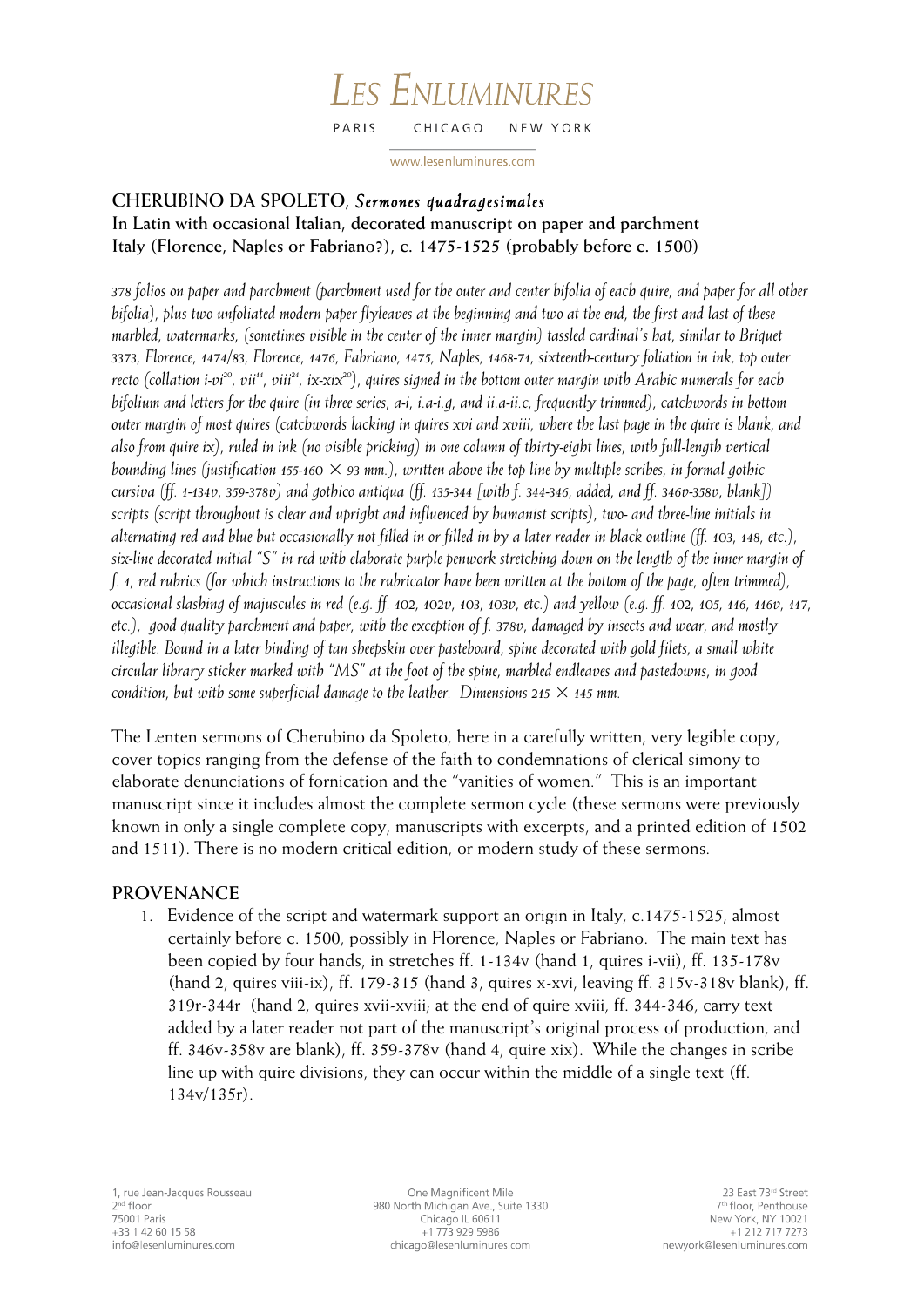- 2. Foliation added in the sixteenth century, perhaps at the same time that "Cart. 378" was written on f. 378v, twice: one has been partly effaced, and the second is written above in the same hand.
- 3. Extensive sixteenth-century marginal notes in a number of different hands appear throughout the manuscript. The most important of these are a humanist miniscule (ff. 344r-v) and a humanist cursive (ff. 344v-346) who have not only added marginal notes throughout, but have also supplemented the text itself by providing the end of the sermon beginning on f. 342 which had been left unfinished by the original scribe. Marginal notes by these (e.g. f. 343) and other annotators are occasionally trimmed.

A small doodle in red of a broom (f. 123v) is the manuscript's only pictoral illustration, and seems to have been added by a reader at the same time as or soon after the humanist cursive annotator whose notes "Ciconijs" and "Scarabeis" he has highlighted with red boxes. The broom seems to refer to a passage in the text, "O bona mulier do tibi vnum bonum consilium..." where the "good woman" is advised not to scatter the dirt through the whole house when sweeping (or when instructing a servant to sweep), but to cast it instead into the sewer: a metaphor for the appropriate behavior of a sinner who is "cleaning house."

- 4. Library stamp, circular and with a small fleur-de-lys and text, erased and now mostly illegible, in the outer bottom margin of f. 1r: "Biblio[teca]...."
- 5. Manuscript deaccessioned, with the stamp of the Redemptorists (Congregation of the Most Holy Redeemer) of France: "Cong. SS. Redempt. Prov. Gallica. Domus Studiorum" (f. ii recto). The library identification (in modern block capitals) of the manuscript as "Manuscrit Latin sermons, Italie XV<sup>e</sup> s. MS. 4A 27 (12162)" and "4A. 27." (f. [i verso]) may also dates from its time in the Redemptorist library. It is interesting to note while the Redemptorists did not record the author of these sermons, another manuscript on this site (TM 683, Online resources) a fifteenth-century copy of the *Quadragesimale de aeternis fructibus spiritus sancti* of Antonius Vercellensis that was owned by the same Redemptorist library (and also numbered 4A. 27), was misidentified as Cherubino. There is no evidence, however, that the two books travelled together before entering Redemptorist hands.

The Redemptorists were a society of missionary priests founded in 1732 by Alphonsus Liguori (b. 1696, d. 1787, canonized 1839) at Scala, in Italy. The primary focus of the society was missions to the poor, and the principle requirement of those missions, preaching, which may explain the importance of a sermon collection like this one for the Redemptorist project. While the society began in Italy, by 1800 it had already begun to spread around Europe, with foundations reaching France by the middle of the nineteenth century (in Alsace in 1842, St.-Nicolas-du Port in 1845, and two in Savoy in 1847).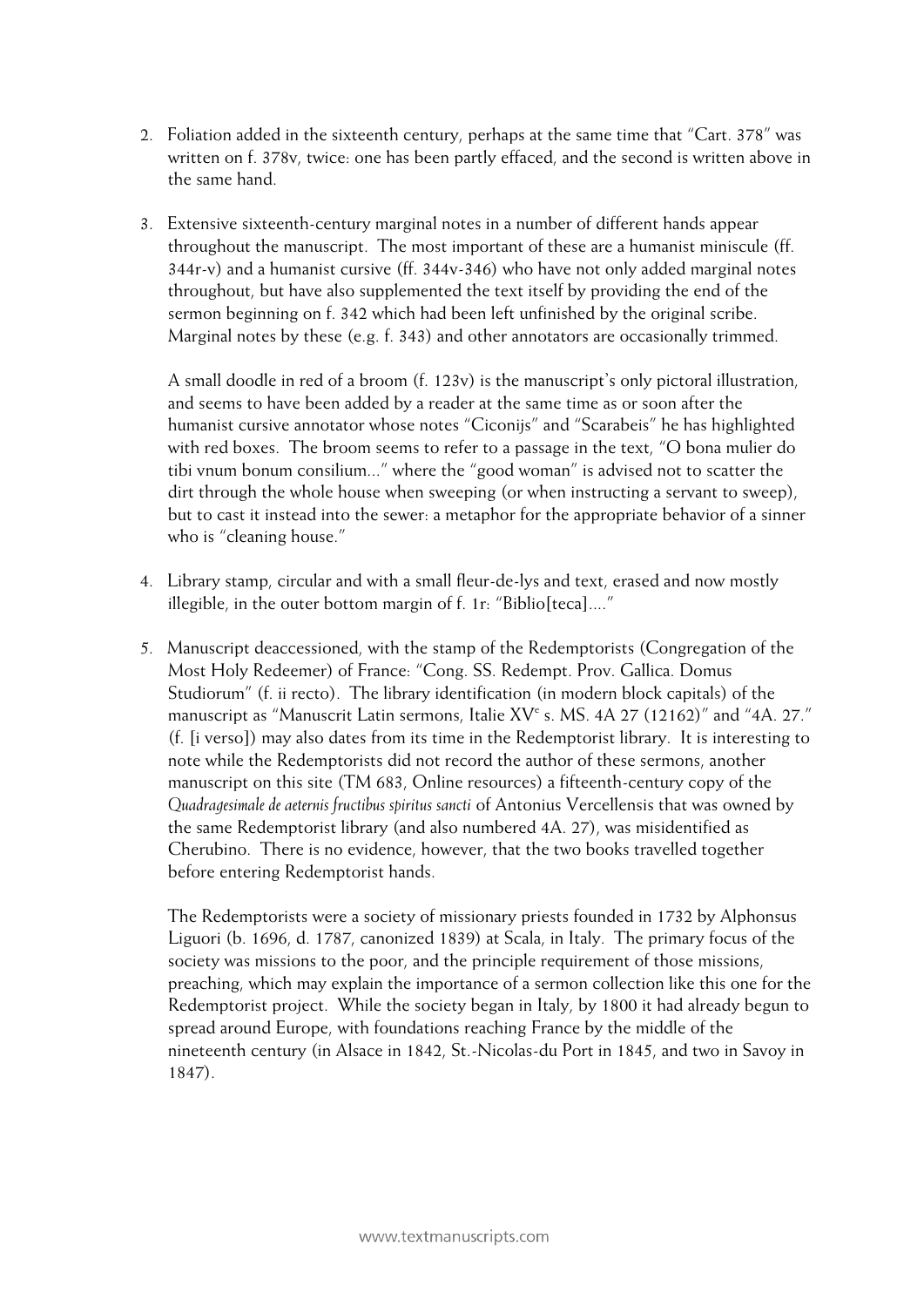# **TEXT**

ff. 1-5v, *Dominica in lxxa de fidei necessitate ubi probatur 7em rationibus fidem esse necessiariam* [sic] *ad salutem*, incipit, "Sic currite ut comprehendatis prime cor. 9. Inuestigando et inquirendo affectus humanos et desideria mortalium dilectissimi in christo ihesu ...";

ff. 5v-9, *Domnica in lxxa post prandium de fidei veritate ubi tribus rationibus fidem indubitabiliter ueram esse mostratur* [sic], incipit, "Sic currite ut comprehendatis prime cor. 9. Expedito primo misterio scilicet de fidei necessitate …";

ff. 9-13, *Feria 2a de fidei veritate ubi tribus aliis rationibus fides ostenditur esse uera*, incipit, "Sic currite ut comprendatis prime cor. 9. Tribus aliis rationibus ad honorem beatitudine trinitatis in presenti sermone de veritate fidei ostendere intendimus ...";

ff. 13-16v, *Feria 3 de fidei veritate que demostratur tribus aliis rationibus*, incipit, "Sic currite ut comprehendatis prime cor. 9. Sanctissime fidei christiane veritas indubitabilis tribus aliis rationibus ad honorem beatitudine trinitatis in sermone presenti demonstrare intendimus …";

ff. 16v-21v, *Feria 4 de fidei veritate ubi vnica alia ratione eius veritas probatur*, incipit, "Sic currite ut comprehendatis prime cor. 9. Fidei uestre christiane necessaria et stabilissima veritas …";

ff. 21v-26, *Feria 5 de fidei integritate*, incipit, "Sic currite ut comprehendatis prime cor. 9. Posuimus in principio huius tractatus si bene memini …";

ff. 26-30v, *Feria 6 de fidei integritate ubi de simbolo articulis tractatur*, incipit, "Sic currite ut comprehendatis prime cor. 9. Diximus in presenti sermone duas condiciones quas fides debet habere …";

ff. 30v-34, *Sabbato de articulis fidei*, incipit, "Sic currite ut comprehendatus prime cor. 9. Iterum de articulis fidei tria misteria contemplemur. Primum misterium est de articulorum fidei exposicione ... "; [ff. 34v-35v, blank];

ff. 36-40, *Dominica in lx in mane 7em fructu* [sic], incipit, "Instancia mea cotidiana sollicitudo omnium ecclesiarum  $2^e$  cor. 11. Diuina prouidencia est tanta et talis erga humanam generacionem ..."

ff. 40-43v, *Dominica in lx post prandium de verbi dei auditione ubi ponuntur 7em regule qualiter audiri debet verbum*  dei, incipit, "Instancia mea cotidiana sollicitudo omnium ecclesiarum 2<sup>ª</sup> ad cor. 11. In precedenti sermone proposuimus de verso diuino tria misteria …";

[… ff. 43v-113, continuing with sermons for *Feria 2a post xlam* to *Feria 2a post primam dominicam xle* (following the 1502 edition)].

ff. 113-116, incipit, "Primum ergo misterium est de iudicii declaratione vbi nota quod iudicare proximum non est malum dicere de proximo sed malum cogitare et suspicari ... ";

Copied without a rubric or other visible break from the preceding sermon; presumably intended for Tuesday. Added title in margin, "Sermo de iudicio proximorum." Lacking the usual prefatory citation of scripture and schematic plan for what will follow. Cf. the 1502 edition,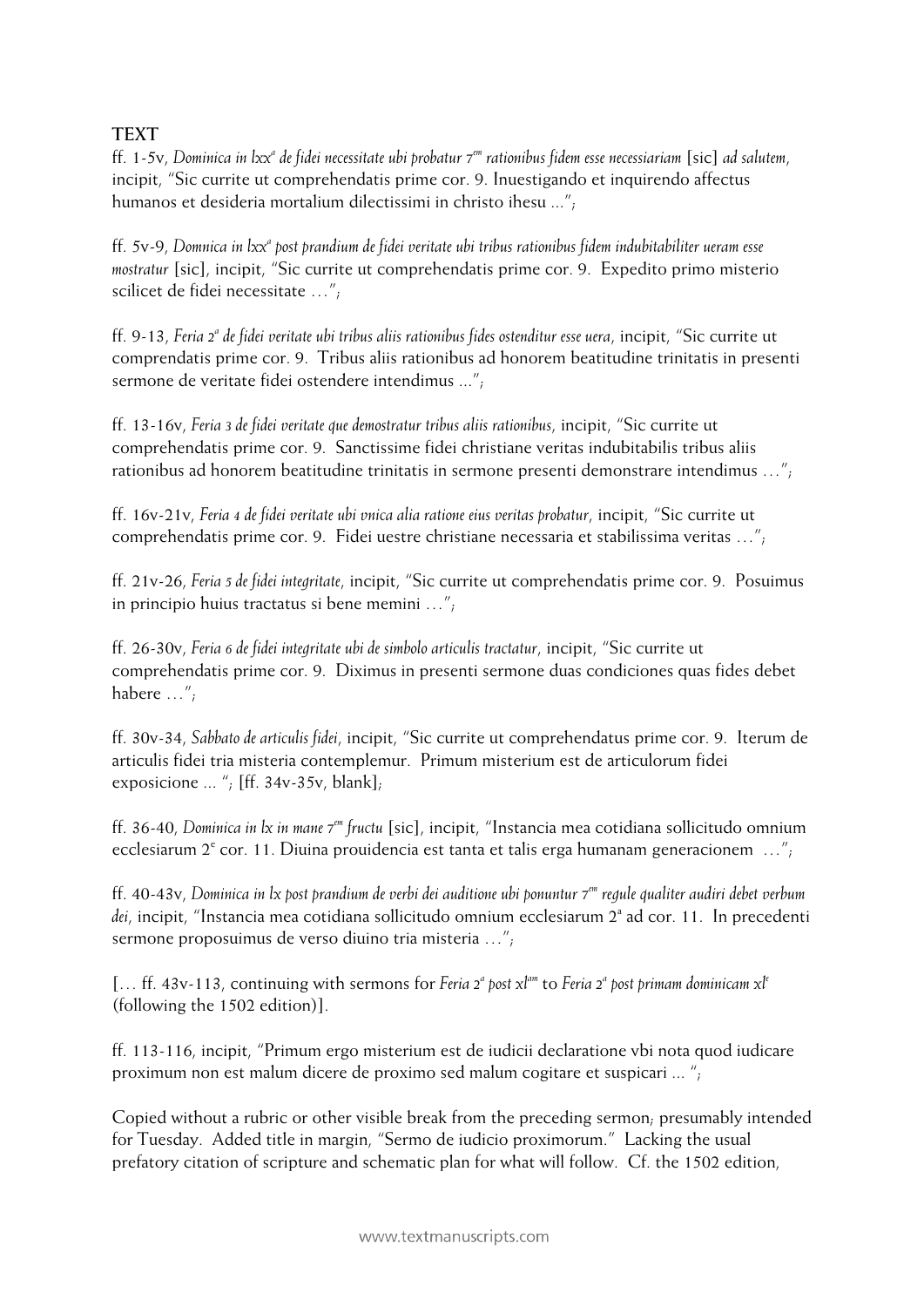with the usual prefatory material: *Feria iii. post primam dominicam in xl de iudicio temerario. Sermo xxx*," incipit, "Hortamur vos etc. secundum sententiam moralium philosophorum quibos non dissentiunt …."

ff. 116-120, *Feria 4a post primam dominicam in xl in die sancti Mathie in mane de odio*, incipit, "Ortamur nos ne in uanum graciam dei recipiatis  $2^e$  cor. 6. Habuimus in precedenti sermone quod indicium temerarium quod fit …";

Note that this sermon on "hate" is the third of three assigned to the Monday after the first Sunday in Lent in the 1502 edition of Cherubino's *Sermones*.

ff. 120-125, *Feria 4or post primam dominicam in xle post prandium de 7em modis quibus quis proximo detrahit*, incipit, "Ortamur nos etc. 2<sup>e</sup> cor. 6. Quia ut superius dictum est sermo moralis spiritualis utilior est  $\ldots$  ";

ff. 125-127, *Feria 5 post primam dominicam xle de detractionibus aggrauacione et punitione*, incipit, "Ortamur nos etc.  $2^{\circ}$  cor. 6. In precedenti sermone de detractione tria misteria proposuimus quorum primum iam expeditum est ...";

ff. 127-130v, *Feria 6 post primam dominicam xle quando est peccatum audire detractionem et quando non*, incipit, "Ortamur nos etc.  $2^e$  cor. 6. Quia peccatum detractionis comittitur non solum compleximum  $\ldots''$ ;

ff. 130v-136, *Sabbato post primam dominicam xle de tra[n]sfiguratione*, incipit, "Ortamur nos 2e cor. 6. Quia transfiguratio christi facta fuit …";

ff. 136-142v, incipit, "Fratres rogamus uos et obsecramus in domino ihesu ut quemadmodum accepistis a nobis … ut habundetis magis prime thesa. 4 et in epistula hodierna. In hiis dulcissimus uerbis continetur quedam fructuosissima admonitio ... ";

Lacking a rubric, but this should be for the morning of the second Sunday in Lent. An annotator has added the marginal title, "Sermo de blasfemia dei istorum."

ff. 142v-147v, incipit, "Fratres Rogamus uos etc. prime thesa.  $4^{\circ}$  quia ut in precedenti sermone habitum est. Ludus uidetur esse fons et origo …";

Rubric lacking; should be a sermon for afternoon of the second Sunday in Lent. An annotator has added the marginal title, "Sermo de ludo."

ff. 148-152, incipit, "Fratres rogamus uos etc. prime thesa. 4. Hori in mane super hiis uerbis diximus apostolum in hac epistula tria principaliter prohibere …";

Rubric lacking; sermon for the Monday after the second Sunday in Lent. An annotator has added the marginal title, "Sermo de adulterio."

ff. 152v-159, incipit, "Fratres rogamus uos etc. primie the.  $4^{\circ}$ . Vnum preceptorum positorum ab apostolo in presenti epistula … ";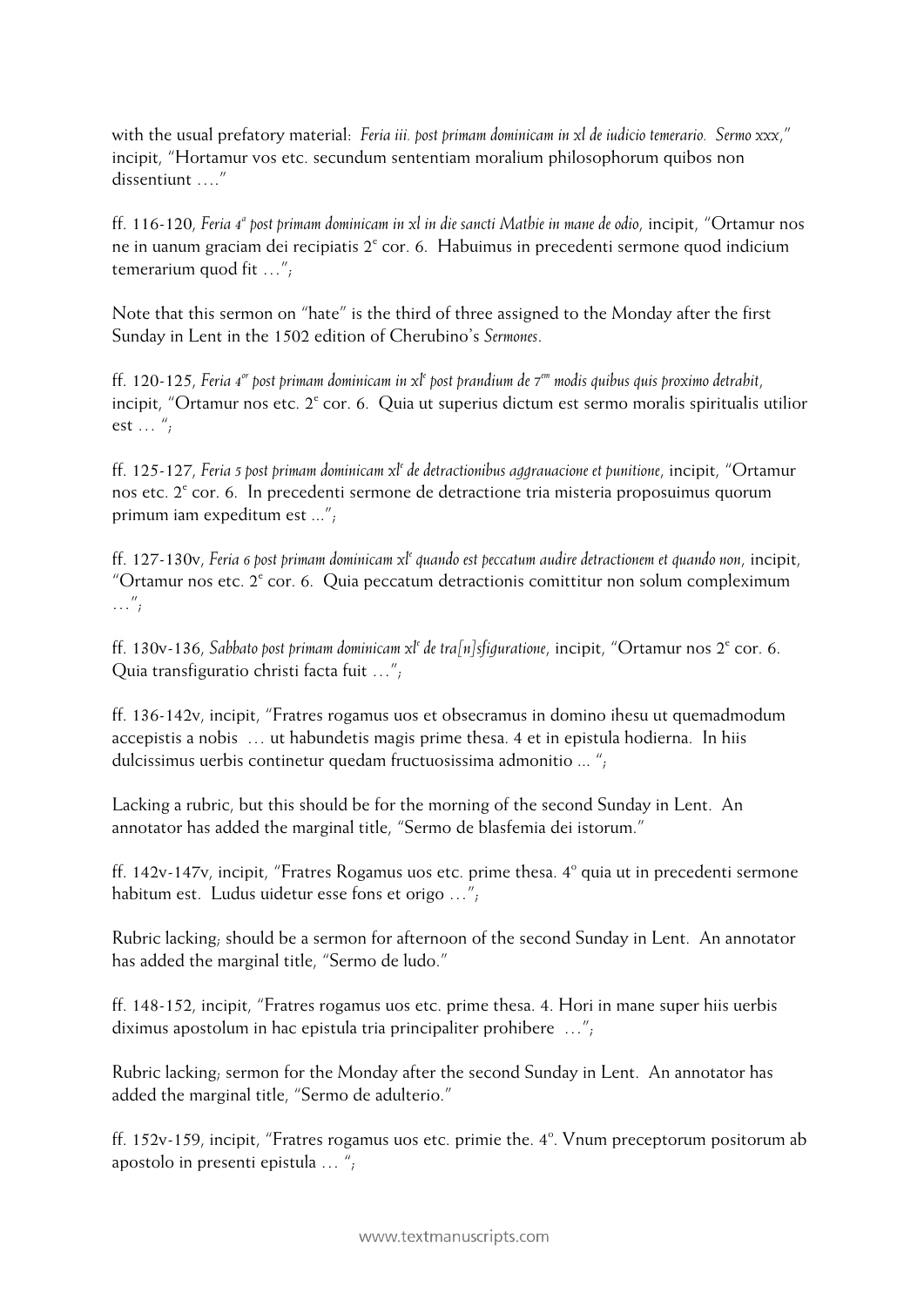Rubric lacking; sermon for the Tuesday after the second Sunday in Lent. An annotator has added the marginal title, "Sermo de matrimonio."

[... ff. 159-221v, continuing with sermons from Feria 4 post 2<sup>am</sup> dominicam xl<sup>e</sup> to Feria 6 post 3<sup>am</sup> *dominicam xle de ornatibus mulierum*.]

ff. 221v-225v, *Feria 6 post 3am dominicam xle scilicet in die sancti Georgii* [sic] *post prandium iterum de vanitatibus mulierum qualiter proximum dampnificant*, incipit, "Fornicacio et omnis immunditia nec nominetur in uobis etc. Diximus in precedenti sermone quod superflue uanitates …";

The feast of St. George is April 23, a date too late in the year to ever be the Friday after the third Sunday in Lent. In a year when Easter is on April 4, however, the Friday after the third Sunday of Lent would be March 12, the feast of St. Gregory.

[… ff. 225v-308, continuing with sermons from *Sabbato post 3 am dominicam xle* to *Feria 5 post dominicam*].

ff. 308-315, *In die eadem post prandium de incarntione diuine executione*, incipit, "Apparuit benignitas etc. In precedenti sermone proposita fuerunt de incarnatione verbi diuini tria misteria … Et sic patet tercium misterium. Benedictus deus cum matre sua. AMEN"; [ff. 315v-318v, blank];

ff. 319-322v, *Feria 6 post dominum de passione de certitudine salutis quam penitens habere potest*, incipit, "Christus assistens pontifex futurorum bonorum &c. Habuimus in precedentibus sermonibus dilectissimi in christo iesu quod penitentio et contritio est …";

322v-328v, *Sabbato post dominicam de passione quod pluribus rationibus periculosum est conuersionem differre usque ad mortem*, incipit, "Cristus assistens pontifex etc. In precedenti sermone consilium illud …";

ff. 328v-332, *Dominica in ramis palmarum de obligatione ad communionem*, incipit, "Hoc enim sentite in uobis quod et in christo iesu. Ad phil. ii $^{\circ}$ . Diuina prouidentia est tam larga et copiosa ...";

ff. 332-336, *Dominica in ramis palmarum post prandium de punitione obmittentium communionem*, incipit, "Hoc enim sentite in uobis quod et in christo iesu. Iterum ubi supra vidimus primum misterium restat uideamus  $2^m$  scilicet de communionis punita obmissione ... ";

ff. 336-342, *Feria 2a Maioris ebdomade de preparatione ad sacram communionem*, incipit, "Hoc enim sentite in uobis etc. Vidimus in superioribus sermonibus de sacre communionis obligatione necessaria et omissione punita restat …";

ff. 342-346, *Feria 3a maioris ebdomade de ineffabili sacramento eucaristie*, incipit, "Hoc enim sentite in uobis etc. Quia in hoc sacramento tempore institutum ... que dicuntur discreta premeditatio et feruida deuotio quas nobis ipse concedat que pius benignus est dominator que semper sit benedictus," AMMEN [in black]; [ff. 346v-358v, blank].

The original scribe broke off the text in the middle of a sentence on f. 344. The remainder of the sermon was supplied in a later humanist miniscule and then, beginning on f. 344v, a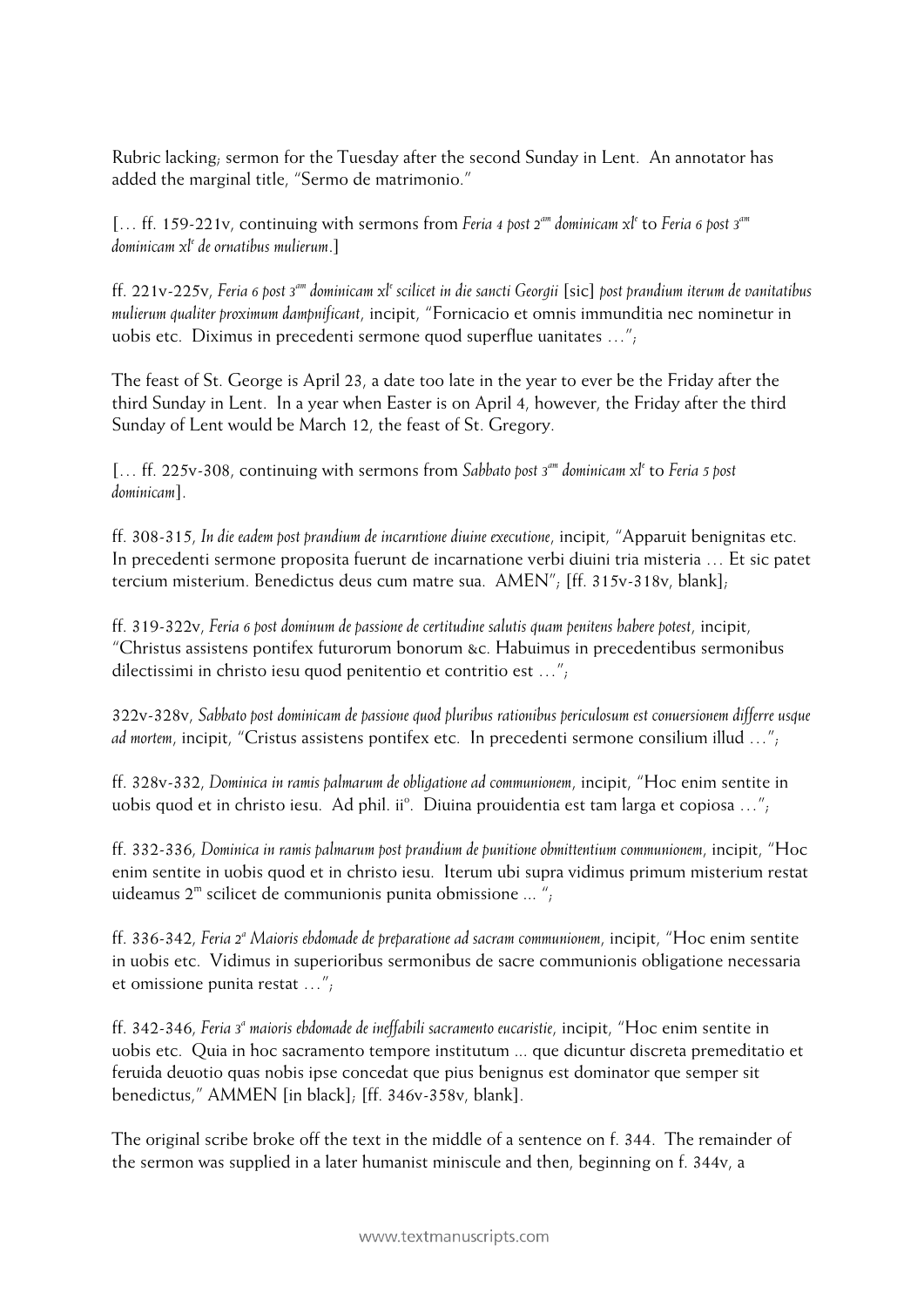humanist cursive hand, ending mid f. 346. This premature end to the text is also reflected in the absence of the remaining sermons in the cycle up through Easter. The remainder of the quire is blank, evidence that the missing sermons were never present in this manuscript; text resumes again on f. 359 with a sermon for the Monday after the Sunday after Easter (*feria secunda post Dominicam in albis*).

ff. 359-365v, *Feria 2a in albis quod iesus nazarenus filius Virginis Marie et verus deus*, incipit, "Deus erat cum illo act. x c. et in epistuloa hodierna. Vna ergo conclusionum fide christiane quam nos omnes credere obligamur …";

Following the brief lacuna where the manuscript lacks sermons 73-76, the *Sermones quadragesimale* commence again with sermon 77, for the Monday after the first Sunday after Easter.

ff. 365-370, *Feria* 2<sup>ª</sup> *in albis post prandium quod yhesus nazareus, incipit, "Deus erat cum illo act. x<sup>o</sup>.* Habuimus in precedenti sermone quod triplex est …";

ff. 370v-374v, *Feria 3a in albis quod yhesus nazarenus est uerus deus*, incipit, "Deus erat cum illo vbi supra habuimus in precentibus sermonibus qualiter hec veritas scilicet quod ihesus nazarenus est verus deus probatum est …";

ff. 374v, *Feria 3am In albis post prandium quod yhesus nazarenus est uerus deus*, incipit, "Deus erat cum illo ubi supra quod dominus noster ihesus christus sit verus deus iterum probatur … a vobis capiam tamen multum et obseruanciam assequar. Quare quia ne [iis] excidam que iocunda mihi videntur in hac";

The text ends about a third of the way down the page, in the middle of a sentence. Cherubino's remaining sermons (nos. 81-90) are not included. Dirt and wear on this final page suggests that their absence is not due to the loss of an additional quire.

Cherubino da Spoleto (1414-1494), *Sermones quadragesimale* (Lenten sermons), beginning with the sermon "on Septuagesima Sunday about the necessity of faith, where it is proven by seven reasons that faith is necessary for salvation." Septuagesima Sunday is the ninth Sunday before Easter, and the beginning not of Lent but rather of an extended pre-Lenten season. The manuscript continues with Cherubino's Lenten cycle, including sermons 1-72 and 77-80, lacking only sermons 73-76 and 81-90, although not apparently due to any damage to the original manuscript.

Cherubino da Spoleto was born c. 1414 on Euboea (then under Venetian rule and called Negroponte) in the early fifteenth century. After moving to Italy to live with relatives in Spoleto, he joined the Franciscan order in 1432, where he distinguished himself as a preacher of great learning and elegance, although not, perhaps of popular appeal to an uneducated audience (Rusconi,1980, p. 447). Like many Franciscans of his time, he was heavily influenced by the sermons of Bernardino of Siena (1380-1444). Active as an itinerant preacher between 1441 and his death in 1484, he was one of the best-known Franciscan preachers of his age (Rusconi, 1980, pp. 447-449). Cherubino was also the author of a series of didactic treatises for the laity that discussed topics ranging from the education of children (*Tractatus de cura filiorum*), marriage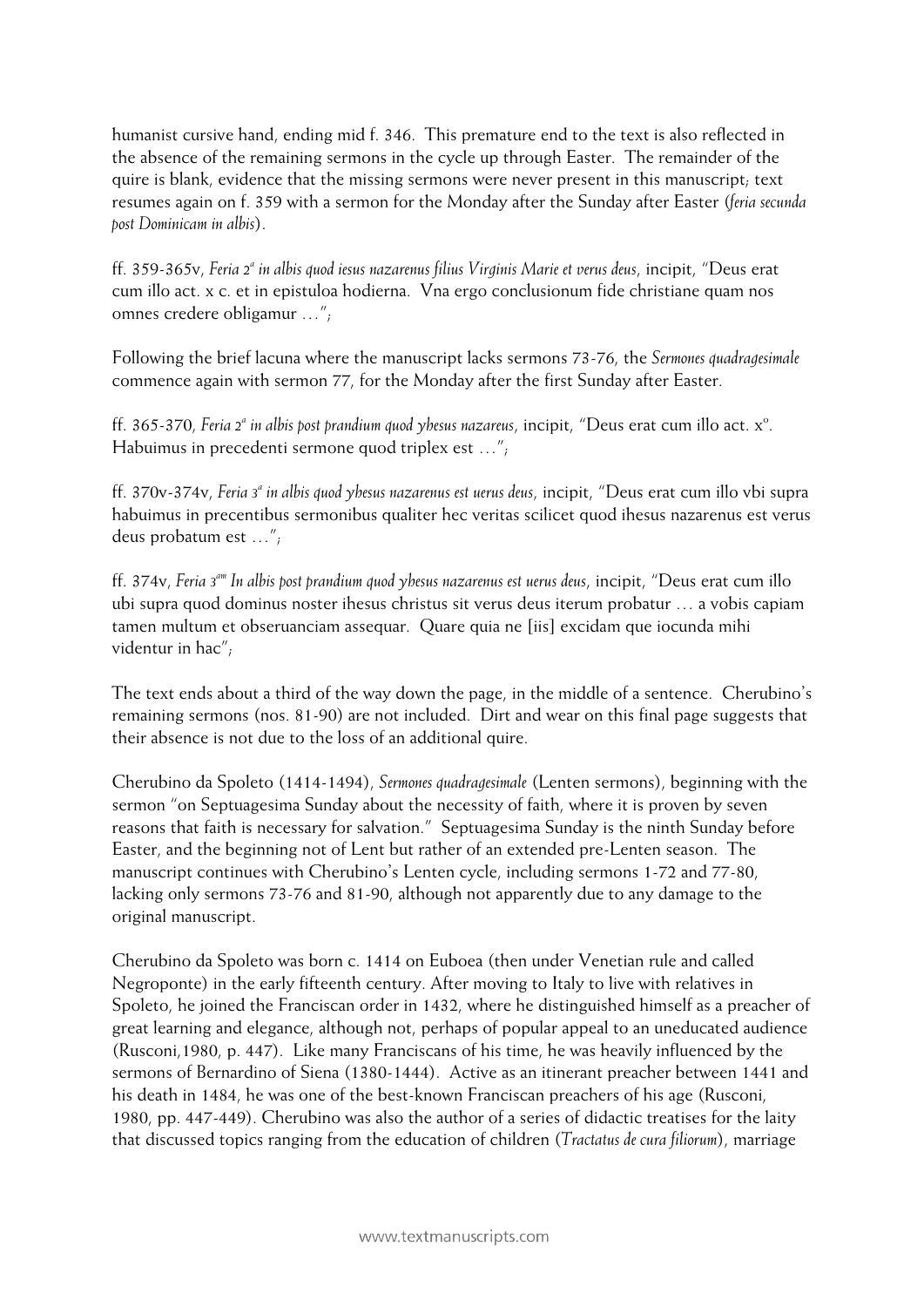(*Regola della Vita Matrimoniale*), and on the spiritual life (*Regola della Vita Spirituale*). Other treatises circulating as his were compiled from his sermons (Roest, 2004, pp. 72, 529-30).

There is no modern edition of the *Sermones quadragesimales* (Lenten sermons), although they were printed in Venice in 1502, edited by Seraphinus Mantuani, and reprinted in 1511 (Wadding, 1906, p. 62). They are not listed in the continuation of Schneyer's *Repertorium* (Hödl and Knoch, 2001), and have been little studied by modern scholars. The complete *Sermones* exist in at least one other manuscript, Aquila, Archivio di Stato, cod. R. 110 (Cenci 1971, pp. 60-61; sources reporting their inclusion in Naples, Biblioteca Nazionale, III.A.15 are innacurate). Claremont, Honnold Library, Crispin MS 33 is a partial copy of this cycle, with the first twenty-four of the full ninety sermons (Dutschke, Rouse, and Ferrari, 1986, pp. 65-66, not identified as Cherubino's). It is far more common, however, for excerpts from the sermon cycle to appear in fifteenth-century sermon collections, in the company of sermons by other authors. The majority of these multi-author collections are currently in Italian libraries, in Padua, Florence, Rome, and, particularly, the Biblioteca nazionale in Naples (Rusconi, 1980, p. 451, see esp. Cenci, 1971, nos. 123, 148, 183, 390, 391, 399, 423, and 425). A manuscript at the Pontifical Institute in Toronto includes one sermon by Cherubino from a different cycle (Faye and Bond, 1962, p. 533). The textual importance of the manuscript described here – the second known example of the complete text of these sermons – is considerable.

The sermons function together as a cycle, and sermons will frequently refer back to the content of the previous sermon, transforming the text into a sustained treatise on the chosen topic. They are, furthermore, highly schematic. In general, each begins with the citation of a scriptural passage, followed by a statement of the subject, with an analysis of the topics presented in a series of numbered points (frequently listing *rationes* or *mysteria*), which are announced and then expounded in ordered sequence. Topics range widely, beginning with proofs of the *veritas fidei* (truth of the faith), and moving on through the seven "rules" for hearing the word of God, the necessity of prayer, the dangers of mortal sin, duties of fasting and almsgiving, the dangers of various types of sin (including hate, slander, adultery, greed, lust, and usury), the benefits of contrition, and other subjects. The rubrics allot a sermon to each day, with two sermons on Sundays and other feastdays: one for the morning, and one for the afternoon. The coincidence of certain days (e.g. the Thursday after Passion Sunday) with important immovable feasts, such as the feast of the Annunciation, suggests that they were designed for a year when Easter fell on April 4. This seems to have been an arbitrary choice, however, rather than the actual year that Cherubino delivered the sermons (he was only about 14 in 1428, and had already died by the next such year in 1507).

The relationship between the manuscripts of Cherubino's sermons and the 1502 printed edition, and the role of their editor, Brother Seraphino of Mantua, is a matter that deserves further study (cf. Galletti, 1938, p. 262). For example, it has been suggested that the system of rubrics assigning the sermons in the cycle to particular days was introduced by Serafino for the 1502 edition, and did not date back to Cherubino himself (see Rusconi, 1980, p. 451). The appearance of the rubrics in this manuscript, however, casts serious doubt on this idea. Given that the manuscript does not reflect the exact order used in the 1502 edition (see ff. 113-120) and furthermore that it appears to rely on an incomplete exemplar (given the absence of sermons 73-76 and 81-90), it is unlikely the manuscript was copied from or even corrected with reference to the 1502 edition. Moreover, the late-fifteenth-century partial copy of the *Sermones*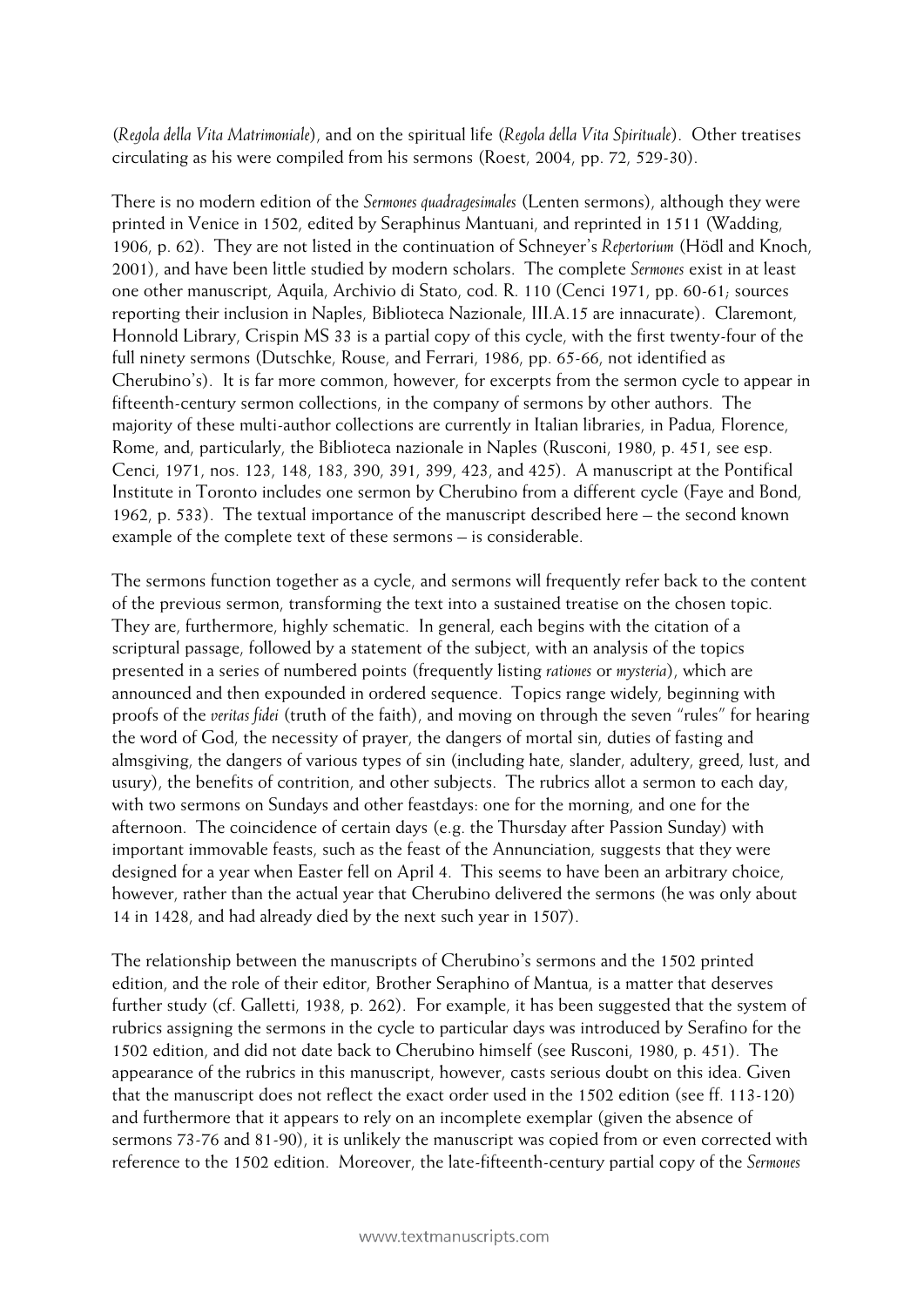in Claremont, Honnold Library, Crispin MS 33 employs the same rubrics. Given the appropriateness of the topic of the incarnation for the Feast of the Annunciation to which it has been assigned, moreover, it seems most likely that the apparatus of rubrics – and the chronological organization it reflects – was a part of the sermon cycle from its inception, and can be attributed to Cherubino himself.

Preaching was the primary focus of mendicant orders like the Franciscans. Founded in 1209 by St. Francis, the Franciscans deliberately went out into lay society, traveling from town to town and serving God not through contemplation or saying the monastic hours, but through preaching. Sermons for the penitential seasons of Advent or, as in the *Sermones quadragesimales*, Lent, were particularly populuar (Wenzel, 1996, p. 7). Sermons were one of the primary methods of educating ordinary lay people about theology and the faith, and as such they can serve today as a useful barometer of how religious thought was delivered to ordinary people (Thayer 2001, p. 361). Cherubino's sermons address both educated and uneducated audiences. Their lay audience is reflected by the traces of Italian retained in these Latin sermons, but their erudition is also evident in the heavy emphasis laid on quotations from theologians and philosophers.

### **LITERATURE**

de Bartholomaeis, Vincenzo. *Il Teatro abruzzese del Medio Evo*, Bologna, Zanichelli, 1924.

Cenci, Cesare. *Manoscritti francescani della Biblioteca Nazionale di Napoli*, Florence, Typographia Collegii S. Bonaventurae, 1971, vol. 1, pp. 60-61.

Delcorno, C. "Medieval Preaching in Italy (1200-1500)," in *The Sermon*, ed. by Beverly Kienzle, Typologie des sources du moyen âge occidental 81-83, Turnhout, Belgium, Brepols, 2000, pp. 449-560.

Dutschke, C. W., R. H. Rouse and Mirella Ferrari. *Medieval and Renaissance Manuscripts in the Claremont Libraries*, Berkeley, Los Angeles and London, 1986, pp. 65-66.

Faye, C. U. and W. H. Bond, *Supplement to the Census of Medieval and Renaissance Manuscripts in the United States and Canada*, New York, Bibliographical Society of America, 1962, p. 533.

Galletti, Alfredo. *L'eloquenza (dalle origini al XVI secolo)*, Milan, Casa editrice dottor Francesco Vallardi, 1938.

Hödl, L. and W. Knoch. *Repertorium der lateinischen Sermones des Mittelalters für die Zeit von 1350 bis 1500*, electronic resource, Münster, Aschendorff, 2001.

Norman, Corrie E. "The Social History of Preaching: Italy," in *Preachers and People in the Reformations and Early Modern Period*, ed. Larissa Taylor, Leiden, Boston, and Köln, Brill, 2001, pp. 125-191.

Quinto, Ricardo. *Manoscritti Medievali nella Biblioteca dei Redentoristi di Venezia*, Padua, Poligrafo, 2006.